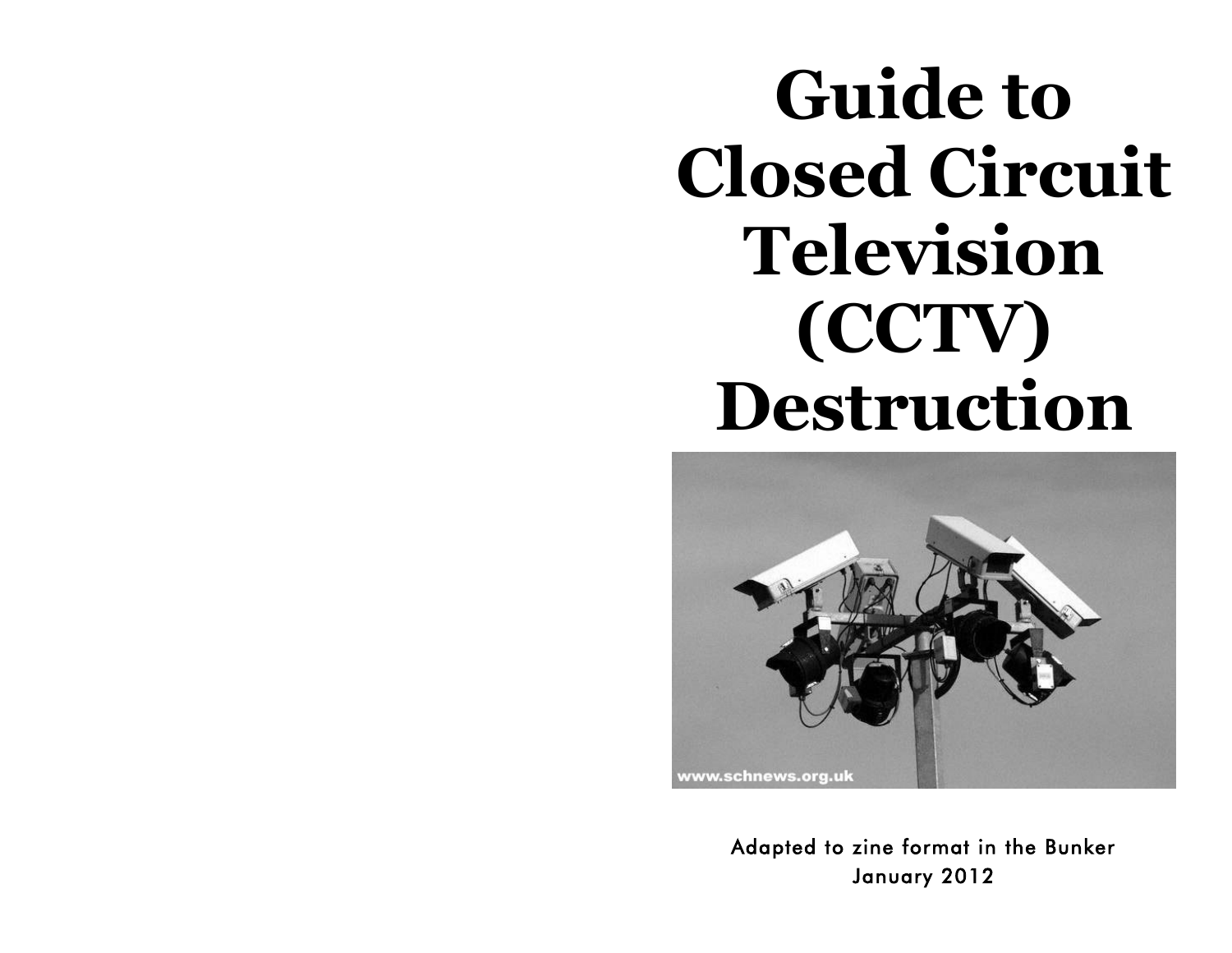#### **INTRODUCTION**

- All methods described in this guide have been thoroughly tested in practice.
- Please pay close attention to the training section.
- Comments, suggestions and updates, mail to: cctv@rtmark.com
- Last updated September 2001.

#### **1.1 Why Destroy CCTV Cameras?**

Trust your instincts, but if you need intellectual justification then:

"The gaze of the cameras does not fall equally on all users of the street but on those who are stereotypical predefined as potentially deviant, or through appearance and demeanour, are singled out by operators as unrespectable. In this way youth, particularly those already socially and economically marginal, may be subject to even greater levels of authoritative intervention and official stigmatisation, and rather than contributing to social justice through the reduction of victimisation, CCTV will merely become a tool of injustice through the amplification of differential and discriminatory policing."

"an instrument of social control and the production of discipline; the production of 'anticipatory conformity'; the certainty of rapid deployment to observed deviance and; the compilation of individualised dossiers of the monitored population."

#### Reclaiming technology, tactics, and thoughts.

## From the Bunker

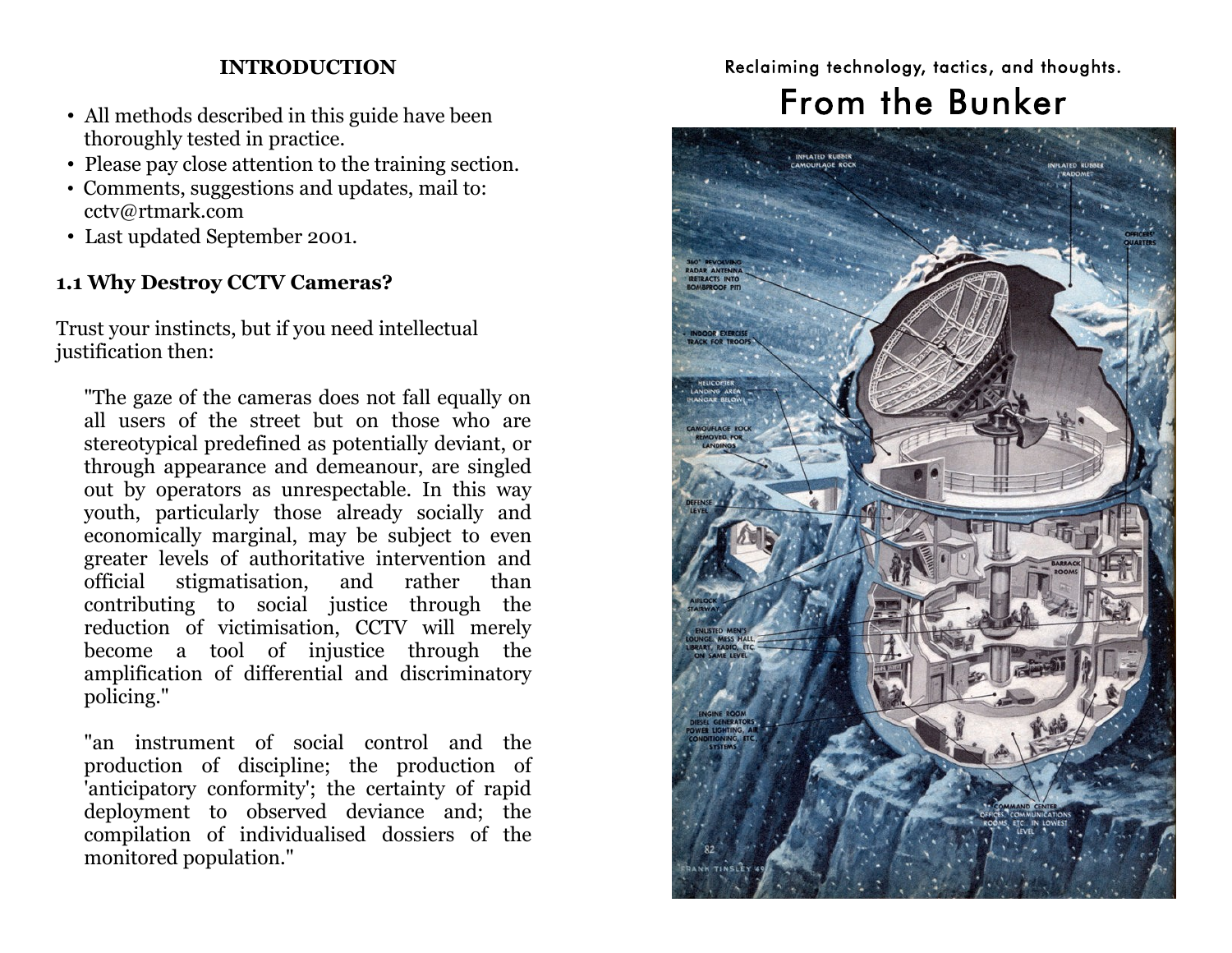The original authors of this work are unknown. It might be originally from rtmark.com, but the link (rtmark.com/cctv) is dead.

Copies of this are scattered across the Internet, including at:

http://www.schnews.org.uk/diyguide/guidetoclo sedcircuittelevisioncctvdestruction.htm

It is presumed that this is in the public domain.

### Distribute widely

Adapted to zine format to promote wider dissemination and discussion.

A PDF version of this zine is available for on-screen reading.

*"The unforgiving Eye: CCTV surveillance in public space" Dr Clive Norris and Gary Armstrong of the Centre for Criminology and Criminal Justice at Hull University, UK.*

"What we have been able to show is that CCTV didn't reduce crime–if anything it has increased– and it didn't reduce fear of crime. If anything there was a slight increase in anxiety."

*Professor Jason Ditton of Sheffield University.*

#### **TYPES OF CCTV CAMERA**

#### **2.1 Dummy CCTV Cameras**

- These should be destroyed and removed as they still induce paranoia and fear of punishment.
- Full bodied dummy CCTV camera including lens and mounting bracket. Uses an actual camera body so it looks like the real thing.

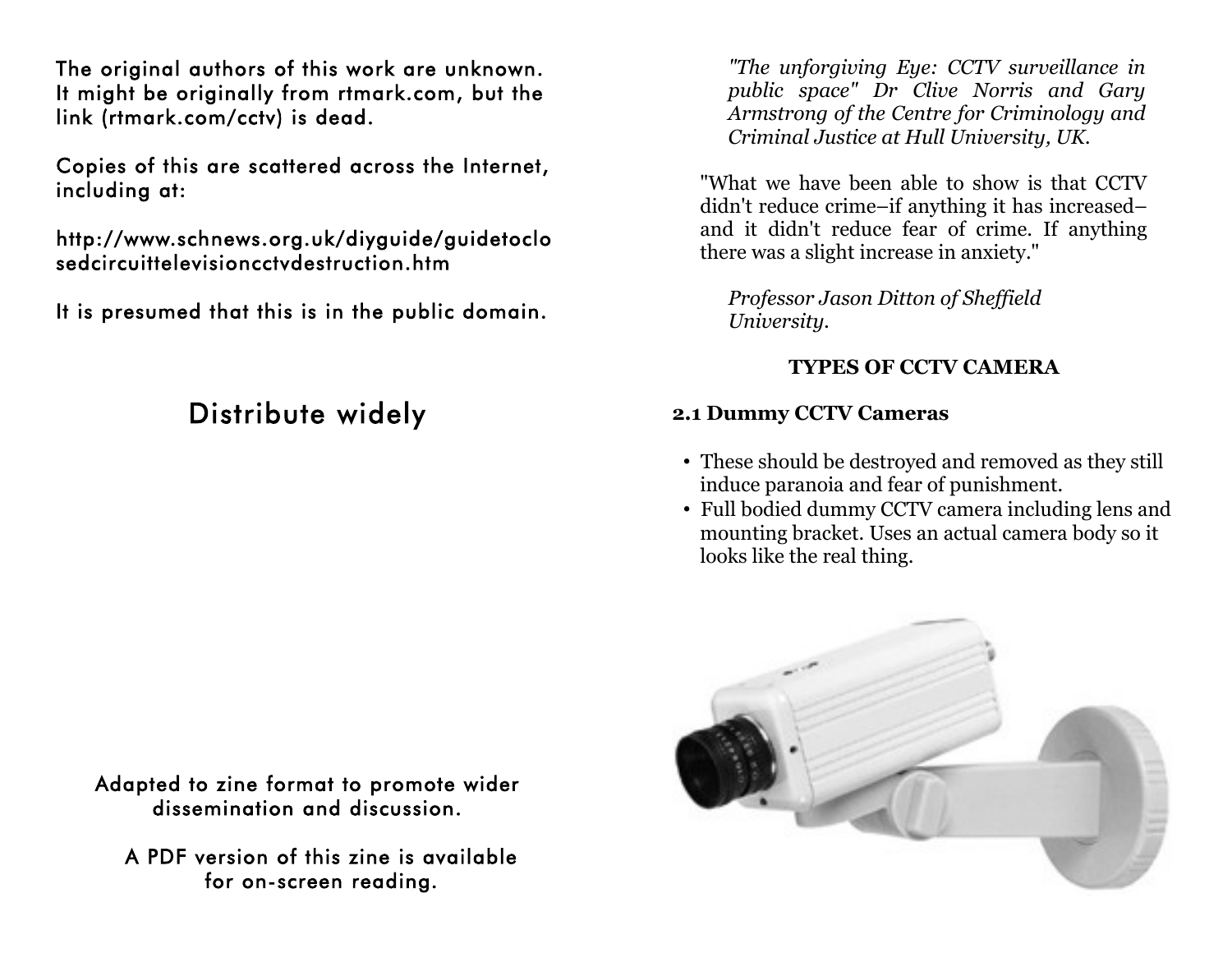#### **2.2 Hidden CCTV Cameras**

- They are also useful for back-up surveillance in installations where the primary CCTV equipment is of a more traditional nature, i.e. standard cameras. In this case, covert cameras can operate as a back-up where primary cameras are disabled by an intruder. Used mostly for temporary installations to catch repetitive criminal activity.
- Discouraged by the UK home office.



#### **2.3 Wall Mounted CCTV Cameras**

- Normally mounted just out of reach of an individual, but accessible by two people working together.
- Mostly protecting private property, but often also covering public space.

#### **2.4 Roof Mounted CCTV Cameras**

• Normally police traffic cameras, but sometimes private or large offices or institutions.



#### **4.3 Learning territory**

- Know every part of the area you will operate in.
- Explore by day and night.
- Climb every tree, building.
- Explore every alley, bush and tunnel.
- Climb every wall and railing and fence.
- Don't use paths or streets (only cross them at right angles).
- If you have a police helicopter in your area then train aerial counter surveillance (i.e. finding existing cover, flares, smoke bombs).

#### **VIDEO LINKS**

#### **See how to Greek anarchists destroy CCTV:**

- youtube.com/watch?v=AVcWKGWPto8
- youtube.com/watch?v=4JCtXieRNRg
- youtube.com/watch?v=YK891-tz0BA
- youtube.com/watch?v=ycc2ZMWoXhQ
- youtube.com/watch?v=LTTM0r79YKA
- youtube.com/watch?v=xcaJ8fCqs1E
- youtube.com/watch?v=ZwHqHheFEEo
- youtube.com/watch?v=E2CNIpvbS6w
- voutube.com/watch?v=WDdAO3crAz4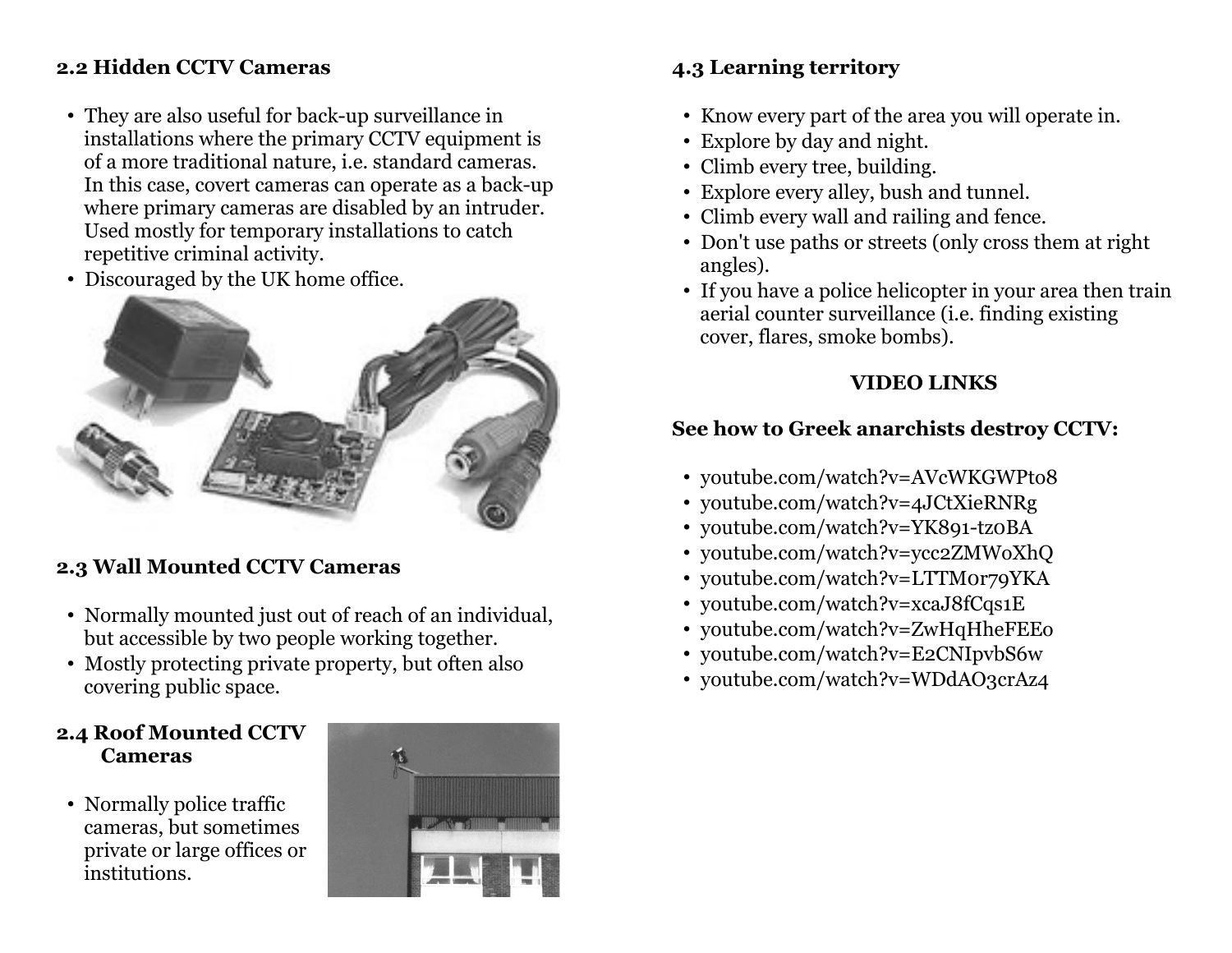concrete blocks) and drop them on the cameras below.

- Get correct drop position by dropping small stones first.
- Camera will be totally destroyed in a shower of sparks.
- Scaling tall buildings with concrete blocks requires a certain level of fitness.
- Pay careful attention to safety of others below.
- This is a seriously hardcore method.

#### **TRAINING**

• Training is essential for not only fitness, but also for developing techniques and, more importantly, preparing for unpredictable events.

#### **4.1 Working together**

- Get to know your partner very well.
- You will need to know your partner's limits and abilities.
- You will need to know how much you can trust each other.

#### **4.2 Fitness**

- You can never be too fit.
- Vary your exercises, but best training is actually doing.
- Play on the terrain you will operate on.
- Start on something easy like stickering.

#### **2.5 Street Post Mounted CCTV Cameras**

• Normally local authority operated for surveillance of shopping areas or police traffic cameras.

#### **METHODS OF ATTACK**

#### **3.1 Plastic Bag**

- Plastic bag filled with glue does the trick nicely.
- Cheap and almost as effective as other short term techniques. Use industrial grade bags which are thicker. Sometimes a camera going into repair will be "bagged" over, so visually its ambiguous. To bag a camera there's a high chance that you can reach it with ease. If this is the case don't hesitate to smash the glass, lens and any other components. Don't bag it afterwards, people need to see the units smashed.
- Gives clear indication of inoperability.

#### **3.2 Sticker and Tape**

- Placing of sticker or tape over lens.
- Good training activity.
- Gives clear indication of inoperability.

#### **3.3 Paint gun**

• Use a child's power water pistol with household paint.